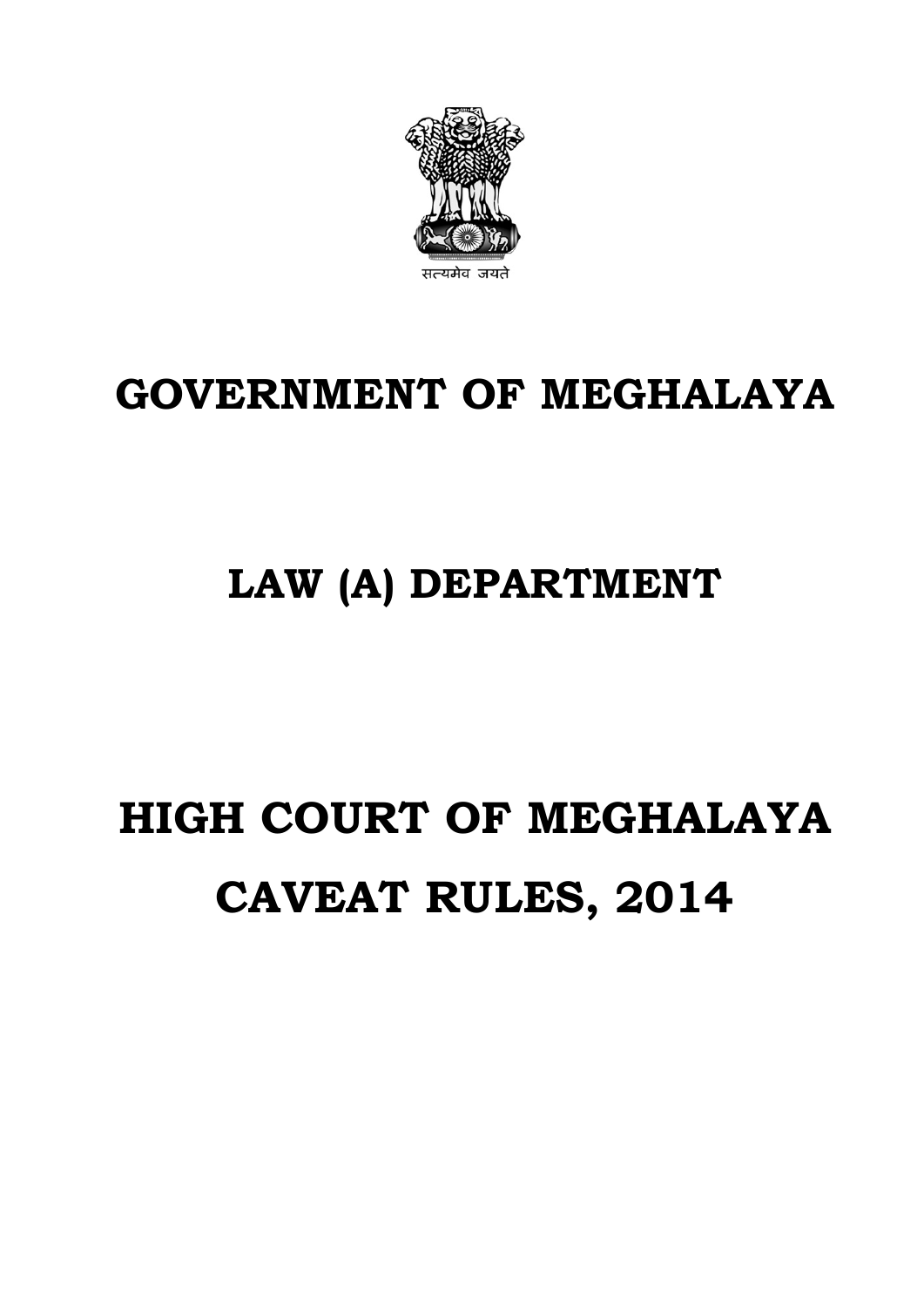Shillong, the 3<sup>rd</sup> February, 2014.

## **HIGH COURT OF MEGHALAYA CAVEAT RULES, 2014**

**No. HCM.II/430/2013/279. -** In exercise of powers conferred by Article 225 of the Constitution of India and all other powers enabling in this behalf, the High Court of Meghalaya, makes the following Rules relating to Caveats –

1. These Rules shall be called High Court of Meghalaya Caveat Rules, 2014 and shall come into force from the date the same are notified.

2. Every Caveat to be lodged under Section 148A of the C.P.C shall be drawn up in the manner prescribed in Form 'A' annexed herewith and filed in "The Filing Section of the High Court of Meghalaya."

3. All Caveats shall be accompanied by Postal Receipt of service of notice of the Caveat by Registered Post with A.D on the person by whom the application has been expected to be made, in respect of which the Caveat is being lodged under Section 148A, sub-section(1).

 Provided that in a case where Caveat is lodged in pending proceeding, instituted through Advocate, the Caveator shall also annex to his caveat a receipt showing service of such caveat by the said Advocate.

4. Every caveat shall contain the following particulars :

a) Name and full postal address of the person lodging caveat.

b) Name of the applicant in respect of whose application the caveat is intended to be lodged and the full postal address of such applicant.

c) The Court by which the decree or order referred to in the caveat was passed together with the number and the year of the suit or proceeding in which the decree or order was passed.

d) Particulars of the proceeding of the High Court, in case the caveat is being lodged in a pending proceeding with reference to which the caveat is being lodged.

e) Value of the suit or proceeding.

f)(i) A statement that the notice of the caveat had been served on the person by whom the application in respect of which the caveat is being lodged has been or is expected to be made.

(ii) Every caveat shall bear requisite court fee stamp.

(iii) Every caveat shall be signed and dated either by the person lodging the caveat or his Advocate.

(iv) When a caveat is being lodged through an Advocate, a Vakalatnama executed by the Caveator and accepted by the said Advocate shall be annexed to the caveat and such a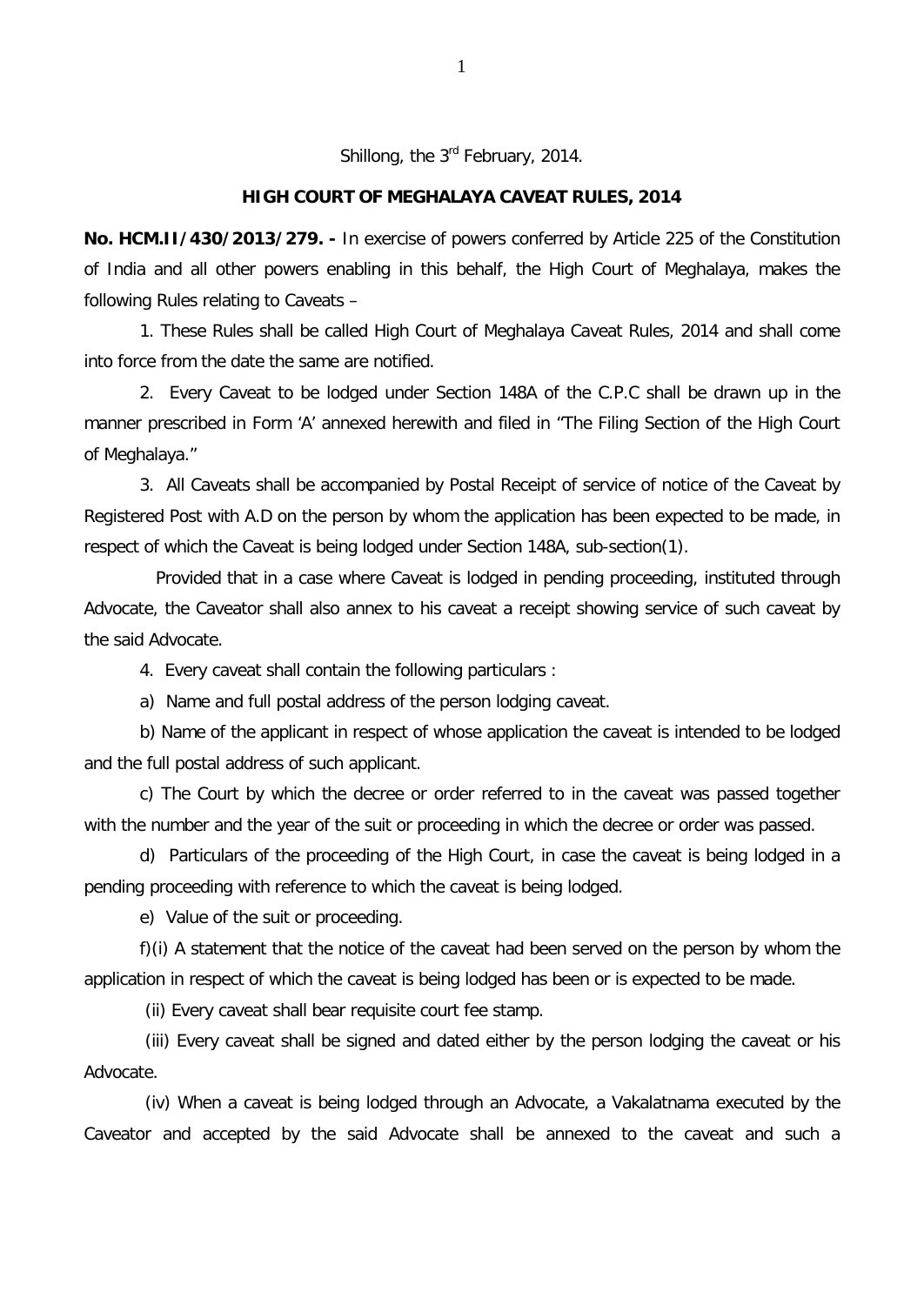Vakalatnama will remain in the force for the purpose of appearance on behalf of the Caveator in the proceeding instituted and in all matters arising therefrom or connected therewith.

5. When a Caveat is not in proper form or is otherwise defective, the Registrar General/Deputy Registrar may allow the defects to be removed within such time as the Registrar General/Deputy Registrar may direct.

6.(i) All caveats in respect of applications expected to be made in any proceeding to be instituted shall be entered in the appropriate Register to be maintained and the said Register shall contain the following particulars :

a. Serial number

b. Date

c. Name of Caveator with address

d. The name of the applicant with address

e. Number and nature of the proceeding to be instituted

f. Valuation of the proceeding

g. Number and year of the suit or other proceeding in which the order or decree had been passed and with relation to which the application is expected to be made.

h. The Court which passed that decree or order.

(ii) All Caveators in respect of applications made or expected to be made in any proceeding pending shall forthwith be incorporated in the records of that proceeding and the fact of the lodging of such caveat shall be recorded in the order sheet under the date and signature of the Superintendent of that Department dealing with the said proceeding.

7. A caveat shall form part of the proceeding in connection with which the same is lodged. The caveat in respect of which no proceeding in connection with which the same is lodged. The caveat in respect of which no application is filed within the time prescribed by sub-section 5 of Section 148A of the Code be deposited in the Filing Section and be preserved for one year. Immediately on presentation of a caveat it shall form part of the proceeding and on the covering page of Part 1 File A of the High Court there should be a seal with appropriate signature of the officer in charge of the Filing Section. The seal should be conspicuous so that the attention of the Court might be drawn from the impression that the caveat has been filed in the proceeding. Such seal and signature should be there in the second Judge's copy as well.

8. No caveat shall be entered in the Register unless the application is accompanied by a self addressed envelope with requisite postal stamp for registration and other costs required to be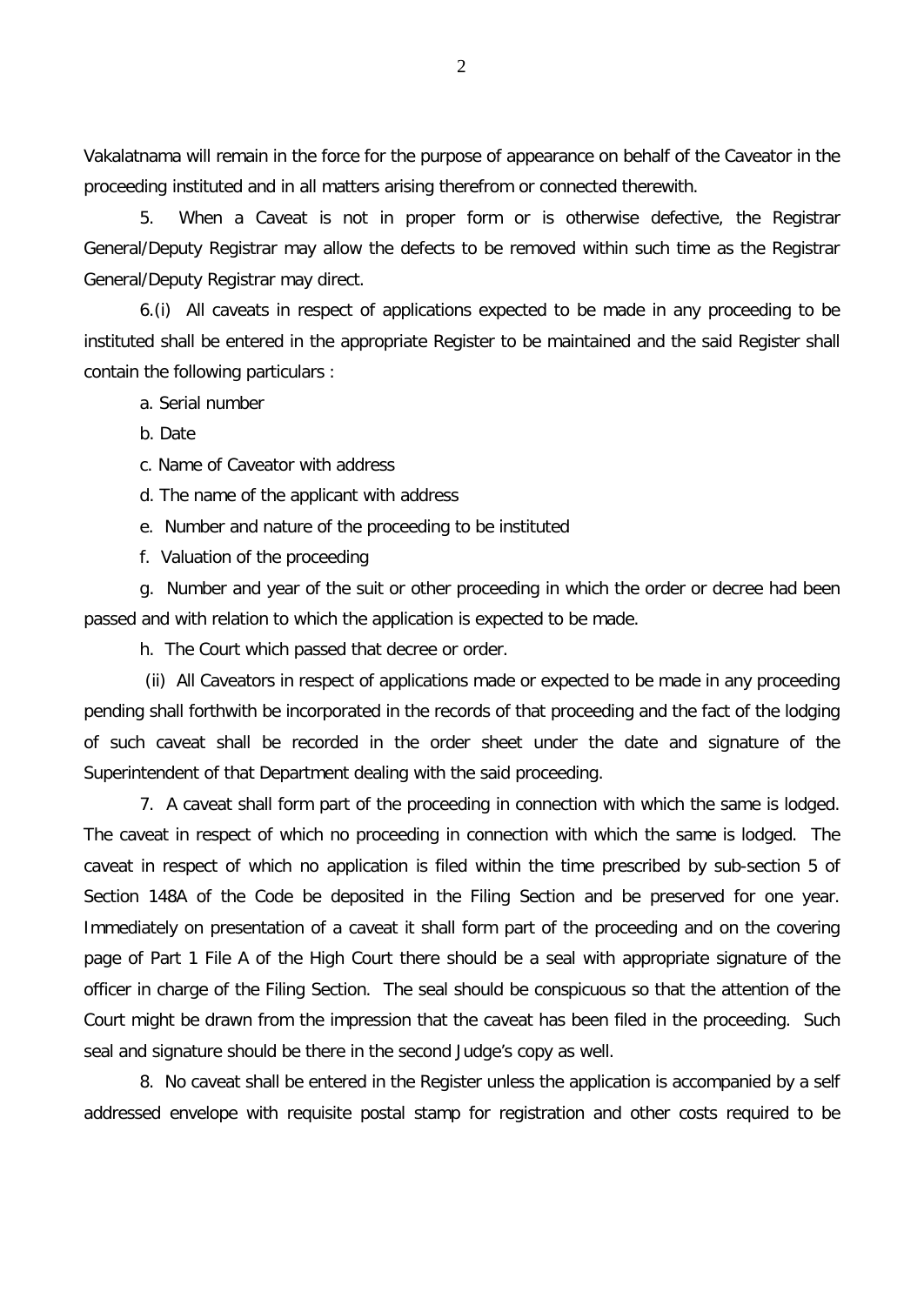deposited by the Registrar General or the Deputy Registrar for service of notice upon the caveator under Section 148A (30 of the C.P.C).

9. A Court fee of `20/- or Court fee prescribed by the Court Fee Act shall be affixed on every caveat. Every caveat shall be entered in the Register of Caveats maintained for the purpose and examined by the Stamp Reporter of the High Court. If he finds that the caveat complies with the requirements, he shall make an endorsement on the caveat examined and may be registered. If he finds that the caveat does not comply with the requirements, he shall place the matter immediately before the Registrar General or Deputy Registrar for necessary orders.

10. A caveat return for non compliance with the provision of the Rules or provisions of Section 148A of the Code may be presented afresh if rectified within the time granted by the Registrar General or the Deputy Registrar.

11. An affidavit shall state the rights and interest of the caveator and the grounds of objection to the application.

12. Immediately upon entry in the Register of caveats, the Stamp Reporter shall place the Register before the Registrar General or Deputy Registrar for necessary orders. After lodgment of a caveat the Caveator or the person by whom the caveat has been lodged, shall also be referred as "the caveator" and shall cause due notice of the caveat, serve in accordance with the provisions of Section 148(1), if any.

13. After a caveat has been lodged under Section 148A(1), if any application, suit/appeal is filed in respect of which the caveat has been filed, the Court shall serve a notice of the application/suit/appeal to the Caveator provided the Caveator has deposited the requisite cost and expenses for such service of notice upon him.

14. The address for service on the caveator must be within a radius of five kilo meters from the Court house. The Caveator shall expressly state the person on whom the caveat should be served, if the caveator is found absent. If the caveator is found absent, a person or his agent appointed for the purpose is also not found at the residence indicated by the applicant. However, if the caveator authorizes his lawyer to accept notice, service on his lawyer will be sufficient service of notice for the purpose of Section 148.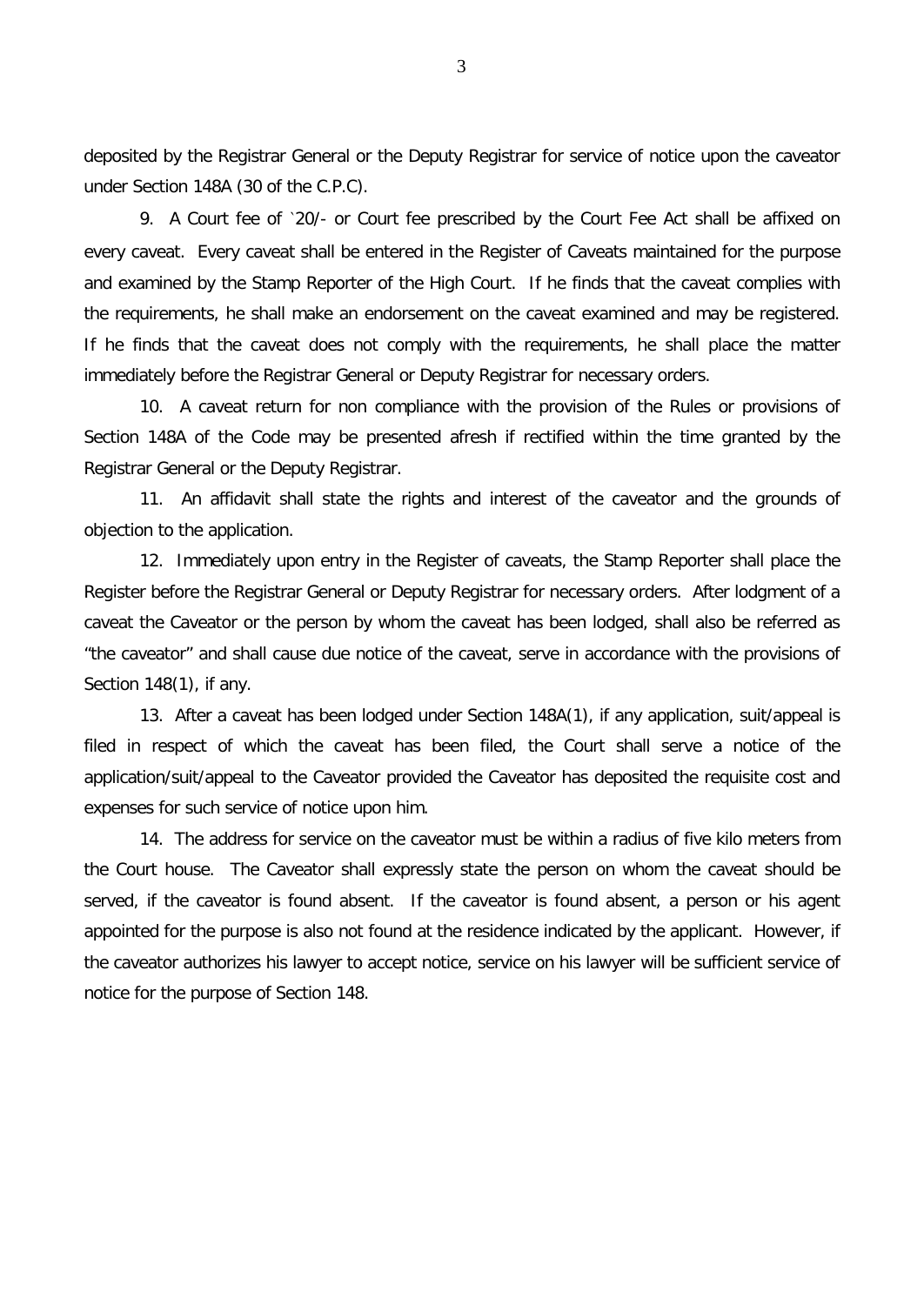# **FORM – I**

### **IN THE HIGH COURT OF MEGHALAYA**

(Civil/Criminal Appeal/Revisional/Original Jurisdiction)

In the matter of

An application (set out the particulars)

An appeal from (set out the particulars)

-And-

In the matter of

### Name of the Caveator

Plaintiff/Defendant/Appellant/Respondent/Petitioner/Opposite Party. In the proceeding in the Court below or authority below.

To

The Registrar General/Deputy Registrar(Judicial), High Court of Meghalaya, Shillong

Sir,

Under Section 148A of the C.P.C, I am lodging a caveat in respect of an application/appeal/revision which is expected to be made/has been made in a proceeding instituted/about to be instituted in this High Court, let no order be made on such application except on notice to me. I am furnishing the necessary particulars hereunder.

Yours faithfully,